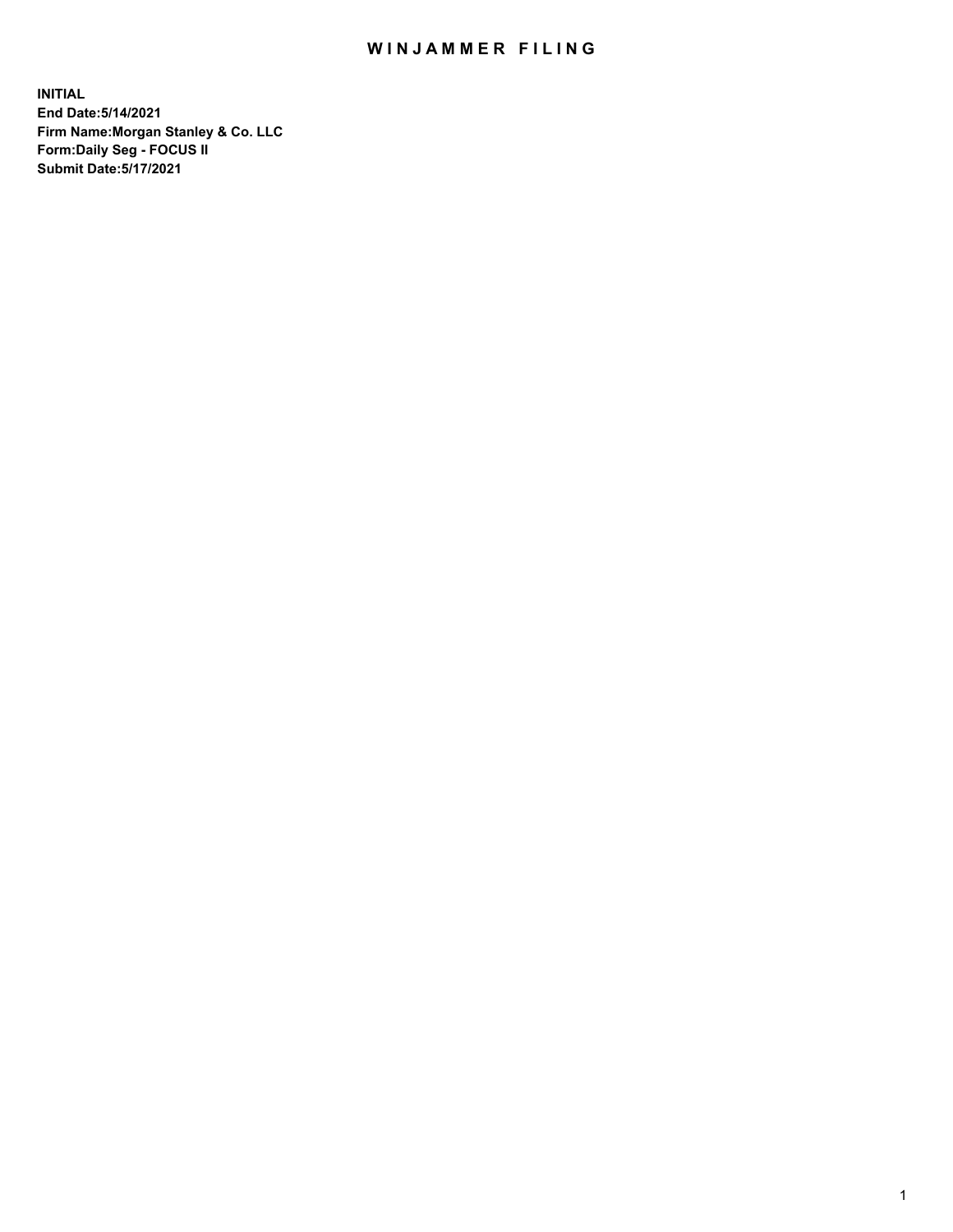**INITIAL End Date:5/14/2021 Firm Name:Morgan Stanley & Co. LLC Form:Daily Seg - FOCUS II Submit Date:5/17/2021 Daily Segregation - Cover Page**

| Name of Company                                                                                                                                                                                                                                                                                                                | <b>Morgan Stanley &amp; Co. LLC</b>                     |
|--------------------------------------------------------------------------------------------------------------------------------------------------------------------------------------------------------------------------------------------------------------------------------------------------------------------------------|---------------------------------------------------------|
| <b>Contact Name</b>                                                                                                                                                                                                                                                                                                            | <b>Ikram Shah</b>                                       |
| <b>Contact Phone Number</b>                                                                                                                                                                                                                                                                                                    | 212-276-0963                                            |
| <b>Contact Email Address</b>                                                                                                                                                                                                                                                                                                   | Ikram.shah@morganstanley.com                            |
| FCM's Customer Segregated Funds Residual Interest Target (choose one):<br>a. Minimum dollar amount: ; or<br>b. Minimum percentage of customer segregated funds required:% ; or<br>c. Dollar amount range between: and; or                                                                                                      | 235,000,000<br><u>0</u><br><u>00</u>                    |
| d. Percentage range of customer segregated funds required between:% and%.<br>FCM's Customer Secured Amount Funds Residual Interest Target (choose one):                                                                                                                                                                        | 0 <sup>0</sup>                                          |
| a. Minimum dollar amount: ; or<br>b. Minimum percentage of customer secured funds required:%; or<br>c. Dollar amount range between: and; or<br>d. Percentage range of customer secured funds required between: % and %.                                                                                                        | 140,000,000<br><u>0</u><br><u>0 0</u><br>0 <sub>0</sub> |
| FCM's Cleared Swaps Customer Collateral Residual Interest Target (choose one):<br>a. Minimum dollar amount: ; or<br>b. Minimum percentage of cleared swaps customer collateral required:% ; or<br>c. Dollar amount range between: and; or<br>d. Percentage range of cleared swaps customer collateral required between:% and%. | 92,000,000<br><u>0</u><br>0 Q<br>0 <sub>0</sub>         |

Attach supporting documents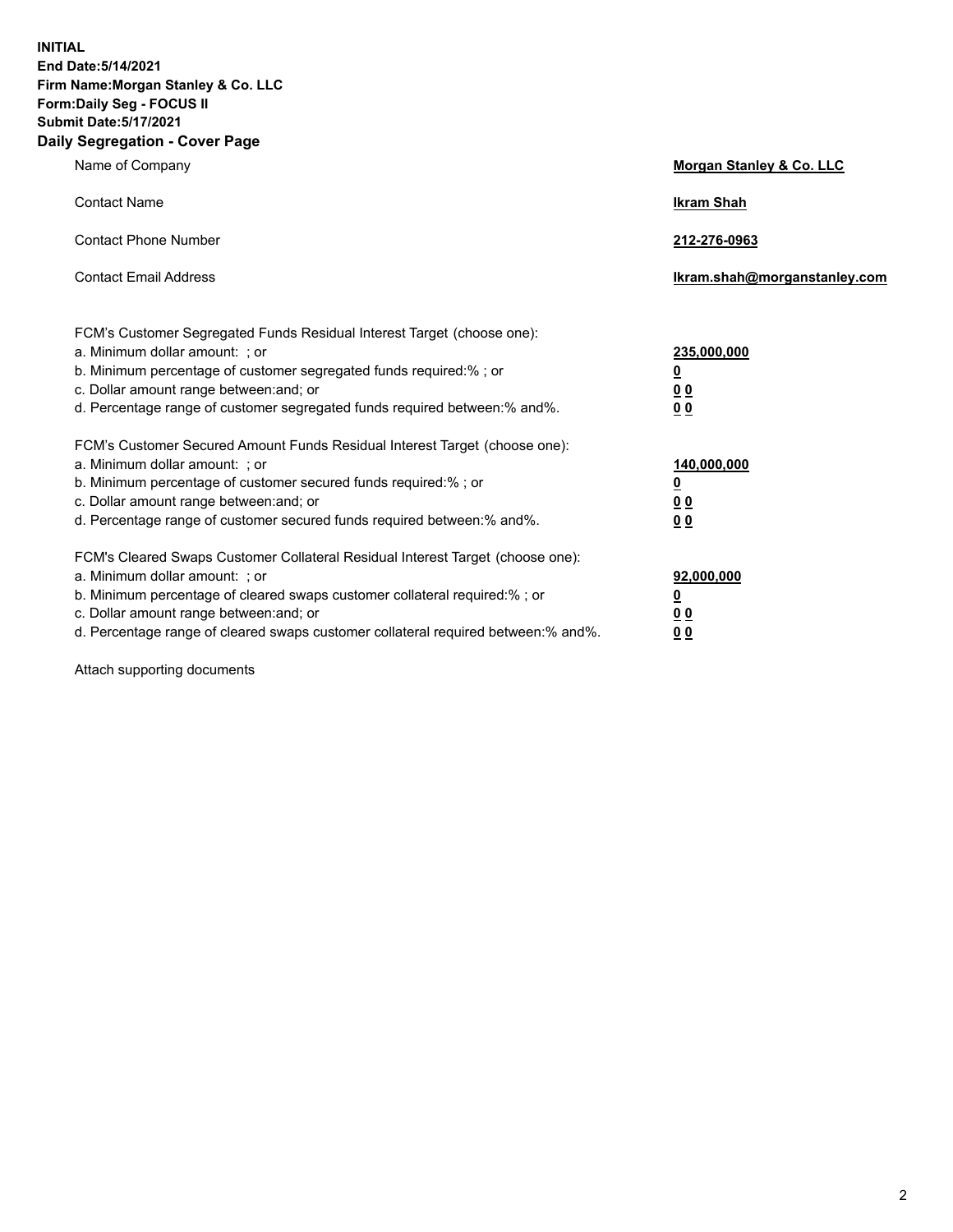## **INITIAL End Date:5/14/2021 Firm Name:Morgan Stanley & Co. LLC Form:Daily Seg - FOCUS II Submit Date:5/17/2021**

## **Daily Segregation - Secured Amounts**

Foreign Futures and Foreign Options Secured Amounts Amount required to be set aside pursuant to law, rule or regulation of a foreign government or a rule of a self-regulatory organization authorized thereunder 1. Net ledger balance - Foreign Futures and Foreign Option Trading - All Customers A. Cash **4,868,515,706** [7315] B. Securities (at market) **2,115,420,896** [7317] 2. Net unrealized profit (loss) in open futures contracts traded on a foreign board of trade **925,837,876** [7325] 3. Exchange traded options a. Market value of open option contracts purchased on a foreign board of trade **35,843,444** [7335] b. Market value of open contracts granted (sold) on a foreign board of trade **-30,447,535** [7337] 4. Net equity (deficit) (add lines 1. 2. and 3.) **7,915,170,387** [7345] 5. Account liquidating to a deficit and account with a debit balances - gross amount **61,903,328** [7351] Less: amount offset by customer owned securities **-52,597,941** [7352] **9,305,387** 6. Amount required to be set aside as the secured amount - Net Liquidating Equity Method (add lines 4 and 5) 7. Greater of amount required to be set aside pursuant to foreign jurisdiction (above) or line 6. FUNDS DEPOSITED IN SEPARATE REGULATION 30.7 ACCOUNTS 1. Cash in banks A. Banks located in the United States **677,710,036** [7500] B. Other banks qualified under Regulation 30.7 **529,977,819** [7520] **1,207,687,855** 2. Securities A. In safekeeping with banks located in the United States **538,782,425** [7540] B. In safekeeping with other banks qualified under Regulation 30.7 **43,726,303** [7560] **582,508,728**

- 3. Equities with registered futures commission merchants
	-
	- B. Securities **0** [7590]
	- C. Unrealized gain (loss) on open futures contracts **665,112** [7600]
	- D. Value of long option contracts **0** [7610]
	- E. Value of short option contracts **0** [7615] **16,771,165** [7620]
- 4. Amounts held by clearing organizations of foreign boards of trade
	-
	- B. Securities **0** [7650]
	- C. Amount due to (from) clearing organization daily variation **0** [7660]
	- D. Value of long option contracts **0** [7670]
	- E. Value of short option contracts **0** [7675] **0** [7680]
- 5. Amounts held by members of foreign boards of trade
	-
	-
	- C. Unrealized gain (loss) on open futures contracts **925,172,764** [7720]
	- D. Value of long option contracts **35,843,444** [7730]
	- E. Value of short option contracts **-30,447,535** [7735] **6,333,486,519**
- 6. Amounts with other depositories designated by a foreign board of trade **0** [7760]
- 7. Segregated funds on hand **0** [7765]
- 8. Total funds in separate section 30.7 accounts **8,140,454,267** [7770]
- 9. Excess (deficiency) Set Aside for Secured Amount (subtract line 7 Secured Statement Page 1 from Line 8)
- 10. Management Target Amount for Excess funds in separate section 30.7 accounts **140,000,000** [7780]
- 11. Excess (deficiency) funds in separate 30.7 accounts over (under) Management Target **75,978,493** [7785]

**0** [7305]

[7354] **7,924,475,774** [7355]

**7,924,475,774** [7360]

[7530]

[7570]

A. Cash **16,106,053** [7580]

A. Cash **0** [7640]

 A. Cash **3,870,005,678** [7700] B. Securities **1,532,912,168** [7710] [7740] **215,978,493** [7380]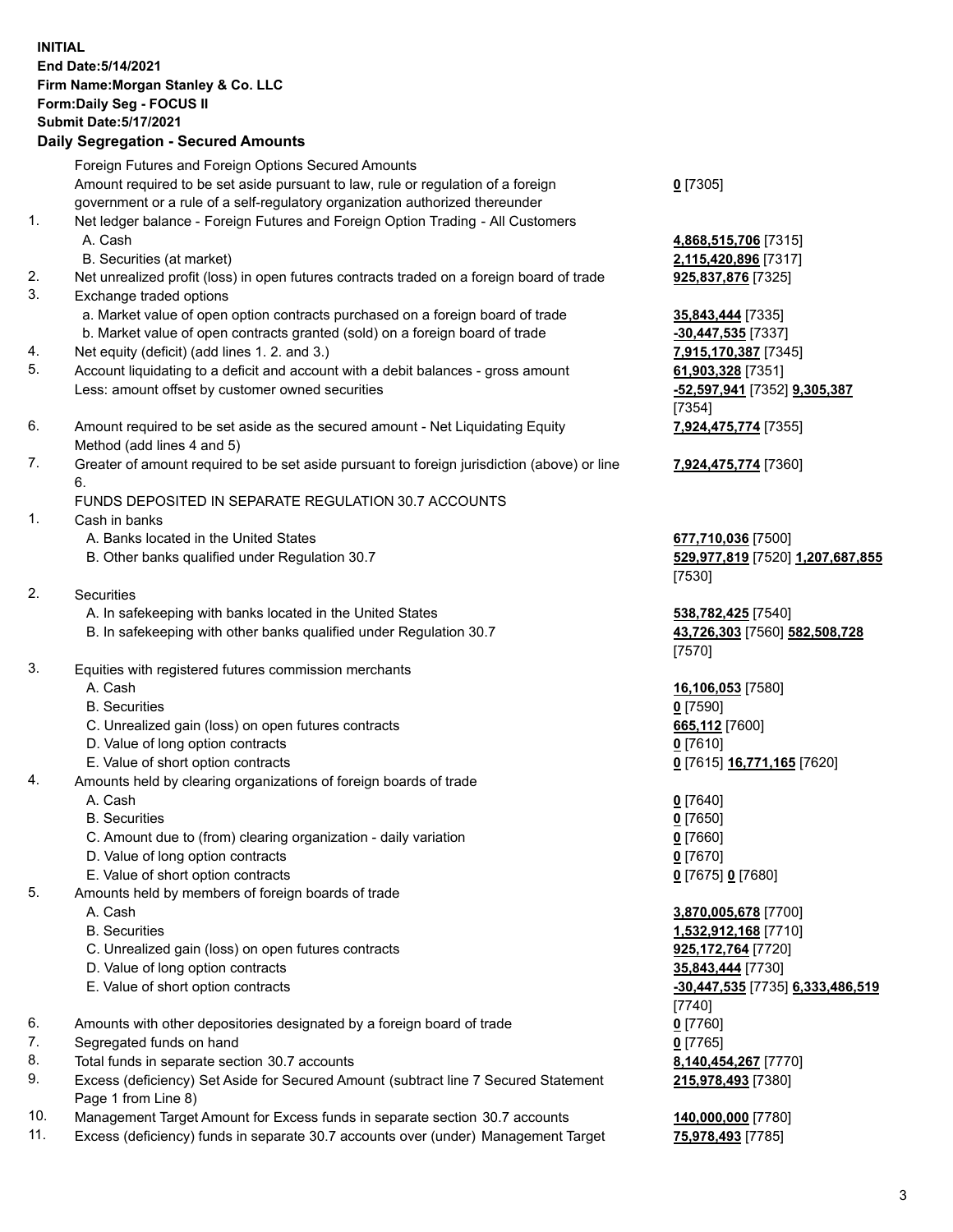**INITIAL End Date:5/14/2021 Firm Name:Morgan Stanley & Co. LLC Form:Daily Seg - FOCUS II Submit Date:5/17/2021 Daily Segregation - Segregation Statement** SEGREGATION REQUIREMENTS(Section 4d(2) of the CEAct) 1. Net ledger balance A. Cash **14,862,933,390** [7010] B. Securities (at market) **8,293,064,044** [7020] 2. Net unrealized profit (loss) in open futures contracts traded on a contract market **3,261,504,939** [7030] 3. Exchange traded options A. Add market value of open option contracts purchased on a contract market **835,182,197** [7032] B. Deduct market value of open option contracts granted (sold) on a contract market **-395,243,418** [7033] 4. Net equity (deficit) (add lines 1, 2 and 3) **26,857,441,152** [7040] 5. Accounts liquidating to a deficit and accounts with debit balances - gross amount **355,147,359** [7045] Less: amount offset by customer securities **-354,626,534** [7047] **520,825** [7050] 6. Amount required to be segregated (add lines 4 and 5) **26,857,961,977** [7060] FUNDS IN SEGREGATED ACCOUNTS 7. Deposited in segregated funds bank accounts A. Cash **4,154,257,530** [7070] B. Securities representing investments of customers' funds (at market) **0** [7080] C. Securities held for particular customers or option customers in lieu of cash (at market) **2,121,278,174** [7090] 8. Margins on deposit with derivatives clearing organizations of contract markets A. Cash **14,286,893,165** [7100] B. Securities representing investments of customers' funds (at market) **0** [7110] C. Securities held for particular customers or option customers in lieu of cash (at market) **6,171,785,870** [7120] 9. Net settlement from (to) derivatives clearing organizations of contract markets **62,064,819** [7130] 10. Exchange traded options A. Value of open long option contracts **835,182,197** [7132] B. Value of open short option contracts **-395,243,418** [7133] 11. Net equities with other FCMs A. Net liquidating equity **7,725,571** [7140] B. Securities representing investments of customers' funds (at market) **0** [7160] C. Securities held for particular customers or option customers in lieu of cash (at market) **0** [7170] 12. Segregated funds on hand **0** [7150] 13. Total amount in segregation (add lines 7 through 12) **27,243,943,908** [7180] 14. Excess (deficiency) funds in segregation (subtract line 6 from line 13) **385,981,931** [7190] 15. Management Target Amount for Excess funds in segregation **235,000,000** [7194] **150,981,931** [7198]

16. Excess (deficiency) funds in segregation over (under) Management Target Amount Excess